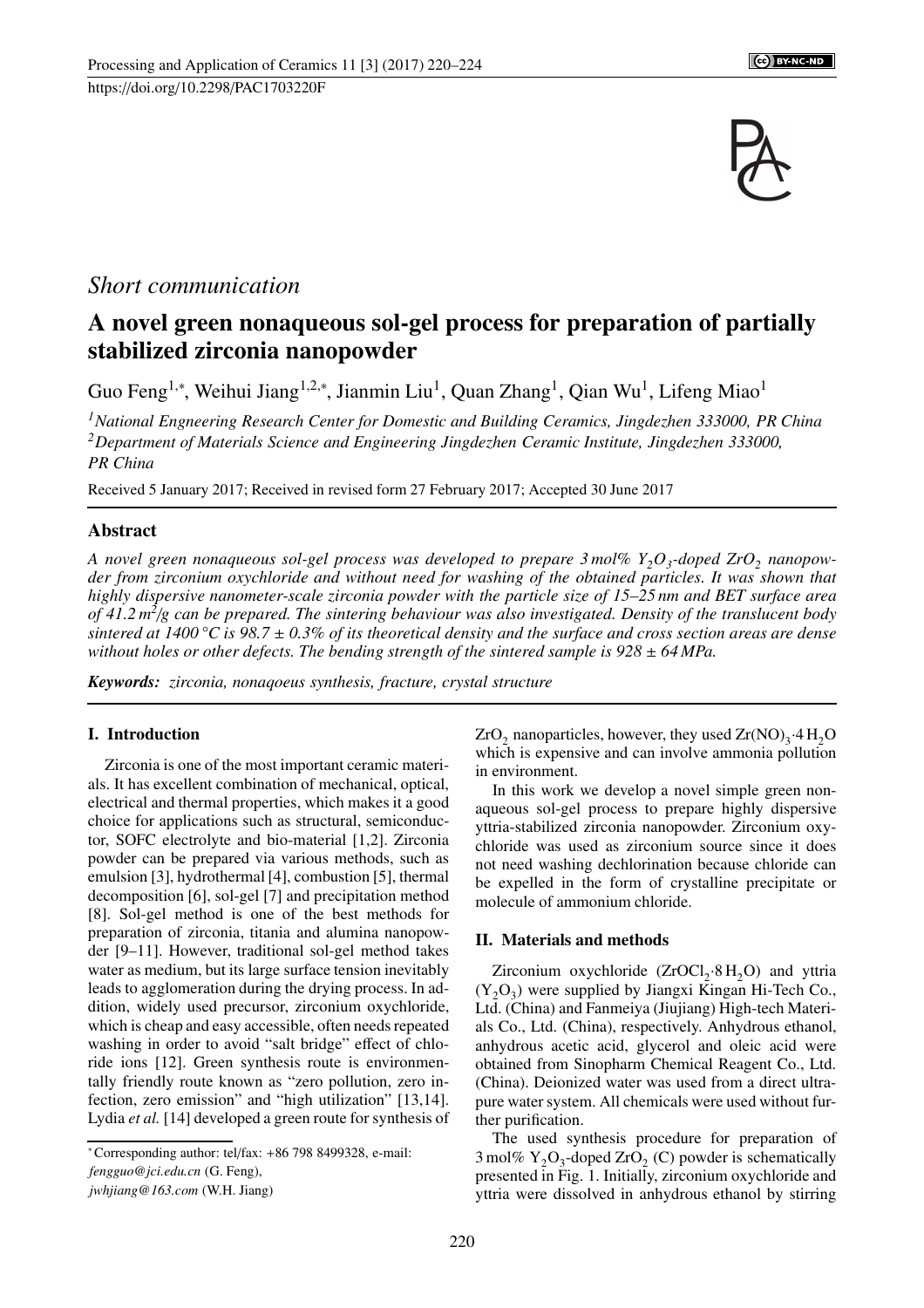

Figure 1. Process schematic diagram for zirconia nanopowder preparation via nonaqueous sol-gel method: a) precursors, b) precursor alcohol solution, c) jelly hydroxide, d) hydroxide solution with ammonium chloride precipitation, e) hydroxide solution, f) sol [stabilization of colloidal particles (f1) and particle functionalization (f1)], g) gel and h) zirconia powder

and refluxing at  $80^{\circ}$ C for 0.5 h producing 0.5 M transparent precursor solution. Then, ammonia with molar ratio NH<sub>4</sub>OH : ZrOCl<sub>2</sub> = 2 : 1 was introduced into the resulting solution, which can ensure that the chloride ion can completely precipitate in the form of ammonium chloride. After that jelly zirconium and yttrium hydroxides were formed. The whole process can be divided into the following three stages: i) the hydrolysis of  $ZrOCl<sub>2</sub>·8 H<sub>2</sub>O$  (equations 1,2); ii) the dissolution of yttria (equation 3); iii) further reaction and formation of hydroxides after the introduction of ammonia (equations 4,5) [15–17].

$$
ZrOCl_2 \cdot 8 H_2O \longrightarrow ZrOCl_2 + 8 H_2O \tag{1}
$$

$$
ZrOCl_2 + 2H_2O \longrightarrow ZrO(OH)_2 + 2HCl
$$
 (2)

$$
Y_2O_3 + 6\,\text{HCl} \longrightarrow 2\,\text{YCl}_3 + 3\,\text{H}_2\text{O} \tag{3}
$$

$$
ZrO(OH)2 + 2 NH4OH + 2 HCl \longrightarrow Zr(OH)4 \downarrow +
$$

$$
+ 2NH_4Cl \downarrow + H_2O \tag{4}
$$

$$
YCl_3 + 2NH_4OH \longrightarrow Y(OH)_3 \downarrow + 3NH_4Cl \downarrow (5)
$$

In the next step, anhydrous acetic acid was added to dissolve zirconium and yttrium hydroxides by refluxing at  $110^{\circ}$ C for 1 h, and to form crystalline ammonium chloride precipitate in hydroxide-acetic acid solution. The final concentration of precursors was maintained at 0.2 M. The refining by-product was filtered and washed with anhydrous acetic acid and cooled down to room temperature. Stable hydroxide sol was formed after adding 1.5 mol% of glycerol and oleic acid to the filtered hydroxides and ageing at 110 °C for 24 h. Finally, the obtained zirconia gel, mixed solvents and a small amount of residual ammonium chloride were separated by distilling at 130 °C and condensed. The mixed solvents of ethanol and acetic acid can be re-utilized through further fractionation, and the residual ammonium chloride was precipitated in the form of crystalline molecules. The zirconia gel was finally calcined at 900 °C for 2 h and ground to get 3-YSZ nanopowder.

The translucent zirconia ceramic body was obtained by granulation by agate mortar grinding for 15 min, pressing into pellets under pressure of 8 MPa and sintering at 1400 °C [18] for 2 h in box-type high temperature muffle furnace (KBF1600). The temperature rise rates from 20 to 400 °C, 400 to 1050 °C, 1050 to 1400 °C and 1400 to 800 °C were 3.5, 5, 2 and  $-5$  °C/min, respectively, and holding time at 1050 °C was 2h and at 1400 °C it was 3 h.

The phase composition of the 3-YSZ powder was analysed by X-ray diffraction (XRD, D8 Advance, Bruker AXS Co. Ltd.) with Cu Ka radiation ( $\lambda$  = 0.154 nm) and 2 $\theta$  scanning range of 5–70°. The powder morphology was studied by transmission electron microscopy (TEM, JEM-2010, JEOL) and the specific surface area (*SA*) was measured using Brunauer-Emmett-Teller method ( $N_2$  gas adsorption) (BET, ASAP 2020M, AMIC). The mean zirconia particle size  $D_B$  was calculated from the specific surface area and density ( $\rho =$ 6.1 g/cm<sup>3</sup> [19]) using the following equation [20]:

$$
D_B = \frac{6 \cdot 10^3}{\rho \cdot SA} \tag{6}
$$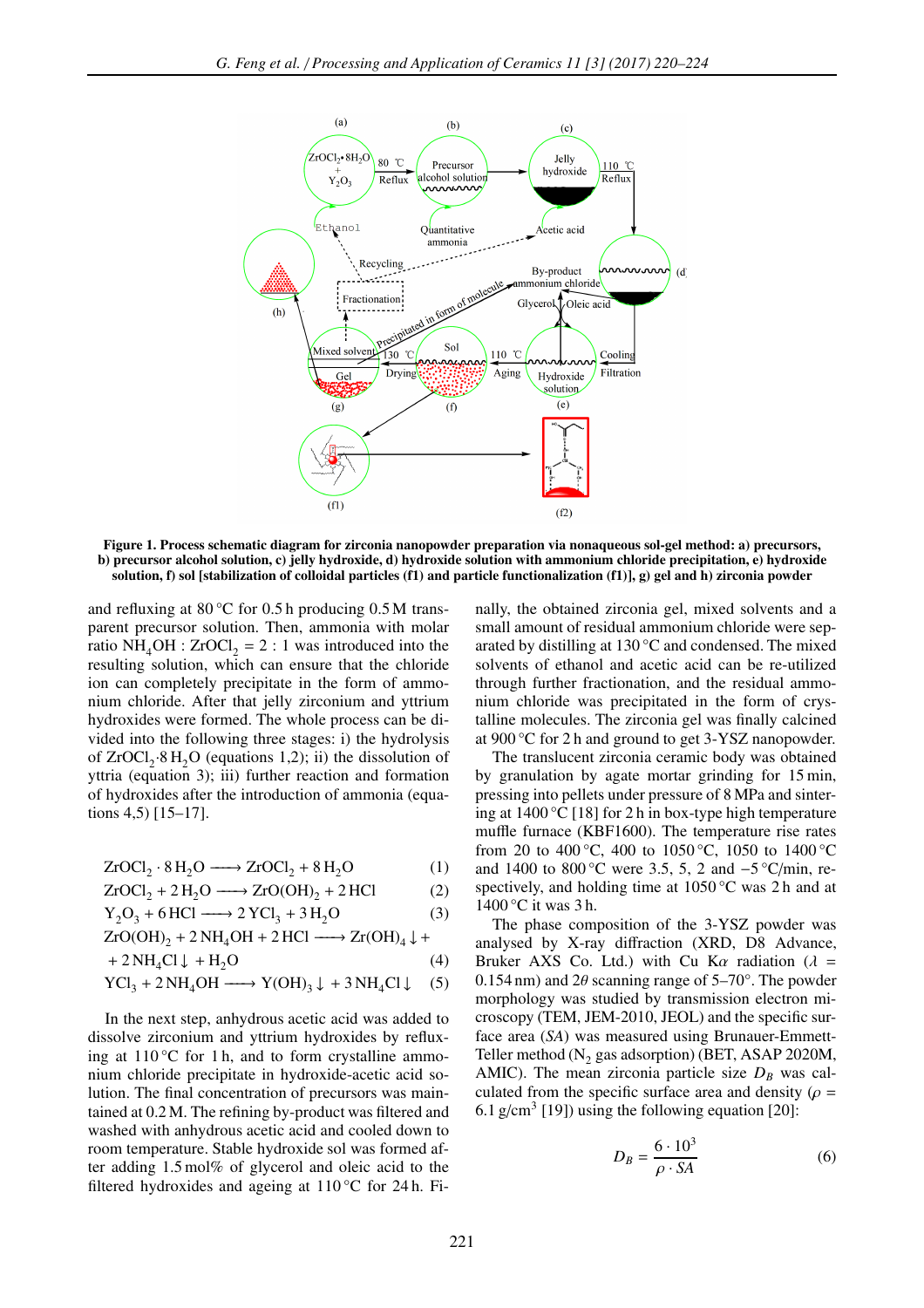

Figure 2. XRD pattern of zirconia nano powder



Figure 3. TEM micrograph and SAED pattern of zirconia particles prepared via nonaqueous sol-gel process

The density of the sintered zirconia bodies was calculated according to dimensional measurement and Archimedes' principle. The surface and cross section of the sintered 3-YSZ ceramics were observed by field emission scanning electron microscopy (FE-SEM, JSM-6700F, JEOL). Three-point bending strength was measured by desktop mechanical tester (AG-IS, Shimadzu, Japan) at a cross-head speed of 1 mm/min. The dimensions of the test samples were 5×5×40 mm, and five samples were tested to obtain the average strength values.

### III. Results and discussion

X-ray diffraction pattern of the powder obtained by calcination at  $900^{\circ}$ C is shown in Fig. 2. The slight broadening of diffraction peaks in the XRD pattern indicates nanocrystalline nature of the product. The XRD pattern is quite similar to that of the standard tetragonal zirconia phase (PDF#42-1164). A very weak peak at 28.36°, which belongs to monoclinic phase, was detected. Generally, tetragonal (T) zirconia phase is not thermodynamically stable at room temperature. However, it can be stabilized in the presence of  $Y^{3+}$  ion [21], while some monoclinic (M) zirconia phase is presented along with its tetragonal modification, which suggests that the meta-stable tetragonal phase can be retained during processing and may contribute to the increase in fracture toughness [22]. Also, as it can be seen from the XRD pattern, there is a slight shift of the tetragonal peaks, which could indicate changes of the lattice parameter. The crystallite size  $D<sub>C</sub>$  of the sample was calculated using Scherrer formula [23]:

$$
D_C = \frac{k \cdot \lambda}{\beta \cdot \cos \theta} \tag{7}
$$

where *k* is the shape factor (assumed to be 0.94),  $\lambda$  is the X-ray wavelength  $(0.154 \text{ nm})$ ,  $\beta$  is the full width at half maximum of m-ZrO<sub>2</sub>  $\overline{1}11$  and t-ZrO<sub>2</sub> 101 diffraction peaks and  $\theta$  is the Bragg angle of the corresponding plane. The obtained crystallite size values are 26 nm for m-ZrO<sub>2</sub> and 18 nm for t-ZrO<sub>2</sub>.

Figure 3 shows the TEM micrograph and selected area electron diffraction (SAED) of the prepared zirconia particles by nonaqueous sol-gel process. As it can be seen, the sizes of zirconia crystallites are in the range of 15–25 nm, which is consistent with the crystallite size calculated from XRD data. Diffraction rings (SAED pattern) are indexed to M  $(111)$ , T $(101)$ , T $(200)$ and T (211) crystal planes and coincide well with the



Figure 4. Surface (a) and cross section (b) morphology of sintered zirconia 3-YSZ ceramics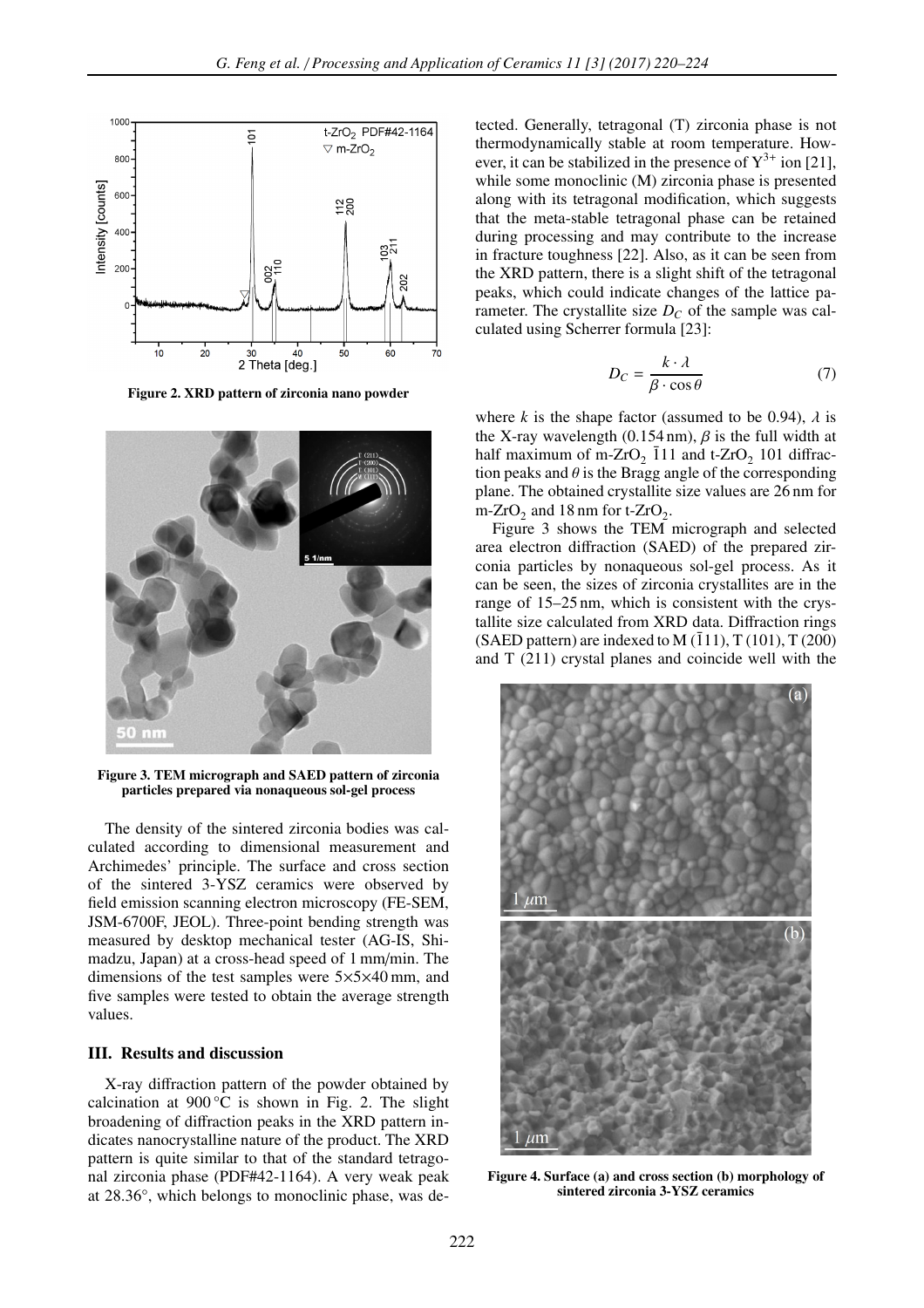XRD results. BET surface area of the prepared zirconia sample is  $41.2 \,\mathrm{m^2/g}$  and the corresponding mean particle size  $D_B$  is 23.9 nm. These sizes are relatively small in comparison to the literature data [24–26].

Density of the zirconia green body is relatively high, i.e.  $53.5 \pm 0.6\%$  of theoretical density (TD). It is well known that the high green body density determines the excellent sintering performance. Thus, the zirconia sample sintered at  $1400^{\circ}$ C for 2h in air has density of 98.7  $\pm$  0.3% TD. In addition, FE-SEM micrographs of the typical surface and cross sections (Fig. 4) confirm an almost fully dense structure. It is clearly observed that both the surface and cross sections of the as-prepared zirconia sintered body are crack-free with small equiaxed grains of approximately 100–250 nm in diameter. A high tendency of zirconia grains for transgranular fracture shown in Fig. 4b increases the fracture strength of the sintered body and indicates an excellent toughening property. The bending strength of the sintered body is  $928 \pm 64$  MPa, which is comparable with the results of Sun *et al.*, who reported excellent result of  $932 \pm 63$  MPa [27].

#### IV. Conclusions

Highly dispersive 3 mol% yttria-stabilized zirconia powder, with particle sizes of 15–25 nm and BET surface area of  $41.2 \text{ m}^2/\text{g}$ , was successfully synthesized by a novel green nonaqueous sol-gel process. The 3- YSZ ceramics obtained by sintering of pressed pellet at 1400 °C have dense structure without pores or other defects, density of  $98.7 \pm 0.3\%$  TD and bending strength of 928  $\pm$  64 MPa. The synthesis process is a green synthesis route, as it is not only simple, but also avoids the ammonia emission and water pollution caused by washing.

Acknowledgements: This research is partially supported by National Natural Science Foundation of China (No. 51162013, 51362014), Major Discipline Academic and Technical Leader Training Plan Project of Jiangxi Province (NO.20113BCB22009), and Science and Technology Supporting Plan Project of Jiangxi Province, China (NO.20111BBE50018), Science Foundation of Jiangxi Provincial Department of Education, China (GJJ150887), Youth Science Foundation of Jiangxi Provincial Department of Education, China (GJJ150892), Postdoctoral researchers preferred funded projects of Jiangxi Province (No. 2013KY34) and Jingdezhen Science and technology program (20161GYZD011-007).

#### References

- 1. R.C. Garvie, R.H.J. Hannick, R.T. Pascoe, "Ceramic steel?", *Nature*, 258 [5537] (1975) 703–704.
- 2. C. Durmus, O.S. Ozgen, "Experimental synthesis of granulated zirconia powders by spray dryer", *Mater. Lett.*, 145 [4] (2015) 243–246.
- 3. F.C.M. Woudenberg, W.F.C. Sager, N.G.M. Sibelt, H. Verweij, "Dense nanostructured t- $ZrO<sub>2</sub>$  coatings at low temperatures via modified emulsion precipitation", *Adv. Mater.*, **13** [7] (2001) 514-516.
- 4. X. Ji, C. Liu, C. Liu, J. Li, X. Yu, P. Su, J. Huang, J. Jia, J. Wu, L. Chen, C. Chen, Y. Wu, Y. Fan, J. Lin, B. Cheng, C. Tang, "Lauric acid template synthesis of thermally stable lamellar crystalline zirconia via a reflux-hydrothermal route", *Mater. Lett.*, 122 [5] (2014) 309–311.
- 5. R.E. Juarez, D.G. Lamas, G.E. Lascalea, N.W. Dereca, G.E. Lascalea, D.R.N.E. Walsoe, "Syntheisis of nanocrystalline zirconia powders for TZP ceramics by nitrate citrate combustion route", *J. Am. Ceram. Soc.*, 20 [2] (2000) 133–138.
- 6. M.V. Swain, R.C. Garvie, R.H.J. Hannink, "Influence of thermal decomposition on the mechanical properties of magnesia-stabilized cubic zirconia", *J. Am. Ceram. Soc.*, 66 [33] (1983) 358–362.
- 7. P. Salas, E.D.R. Cruzb, D.M. Anaya, P. Gonzalez, R. Rodngueza, V.M. Castanoa, "High temperature thermoluminescence induced on UV-irradiated tetragonal  $ZrO<sub>2</sub>$  prepared by sol-gel", *Mater. Lett.*, 45 [5] (2000) 241–245.
- 8. M.Z.C. Hu, R.D. Hunt, E.A. Payzant, C.R. Hubbard, "Nanocrystallization and phase transformation in monodispersed ultrafine zirconia particles from various homogeneous precipitation methods", *J. Am. Ceram. Soc.*, 82 (1999) 2313–2320.
- 9. M. Raileanu, L. Todan, D. Cri¸san, N. Dragan, M. Crişan, C. Stan, "Sol-gel zirconia nanopowders with  $\alpha$ cyclodextrin as organic additive", *J. Alloy. Compd.*, 517 [11] (2012) 157–163.
- 10. X.Z. Ding, Z.Z. Qi, Y.Z. He, "Effect of hydrolysis water on the preparation of nano-crystalline titania powders via a sol-gel process", *J. Mater. Sci. Lett.*, 14 [1] (1995) 21–22.
- 11. M. Fatemeh, M. Hasmaliza, C. Luqman, "Preparation of nano-scale  $\alpha$ -Al<sub>2</sub>O<sub>3</sub> powder by the sol-gel method", *Ceram. Silikaty*, 55 [4] (2011) 378–383.
- 12. H. Wei, X. Yan, S. He, C. Sun, "Catalytic wet air oxidation of pentachlorophenol over  $Ru/ZrO<sub>2</sub>$ , and  $Ru/ZrSiO<sub>2</sub>$ , catalysts", *Catal. Today*, 201 [1] (2013) 49–56.
- 13. V. Bansal, R. Ramanathan, S.K. Bhargava, "Fungusmediated biological approaches towards "green" synthesis of oxide nanomaterials", *Aust. J. Chem.*, 64 [3] (2011) 279–293.
- 14. I.S. Lydia, S. E.G.D. Rani, N. Radhika, S.S.P. Selvin, "Green synthesis of  $ZrO_2$  nanoparticle using nyctanthes arbor-tristis leaf extract", pp. 274–275 in *International conference – ICONFROST-2012*, eds. by P. Kumar, Recent Adv. Surf. Sci., Pondicherry University, India, 2012.
- 15. C.H. Zhou, C. He, X.F. Hu, H.J. Luo, "Preparation and characterization of stable zirconia sol", *Glass* & *Enamel*, 29 [4] (2001) 41–44.
- 16. K.S. Sheau, Y. Tu, "On the polarographic hydrolytic current of zirconyl chloride", *J. Peking Uni.*, 4 [2] (1958) 191– 194.
- 17. G.A. Rossi, "Advanced preparation of ceramic powders". *US patent*, 4 605 631 (Dec, 1986).
- 18. J. Wang, A. Du, D. Yang, R. Raj, H. Conrad, "Grain boundary resistivity of yttria-stabilized zirconia at 1400 °C", *J. Ceram.*, 2013 [3-4] (2013) 1–4.
- 19. M. Ghatee, M.H. Shariat, J.T.S. Irvine, "Investigation of electrical properties of 3YSZ/8YSZ composite electrolytes", *Solid State Ionics*, 180 [1] (2009) 57–62.